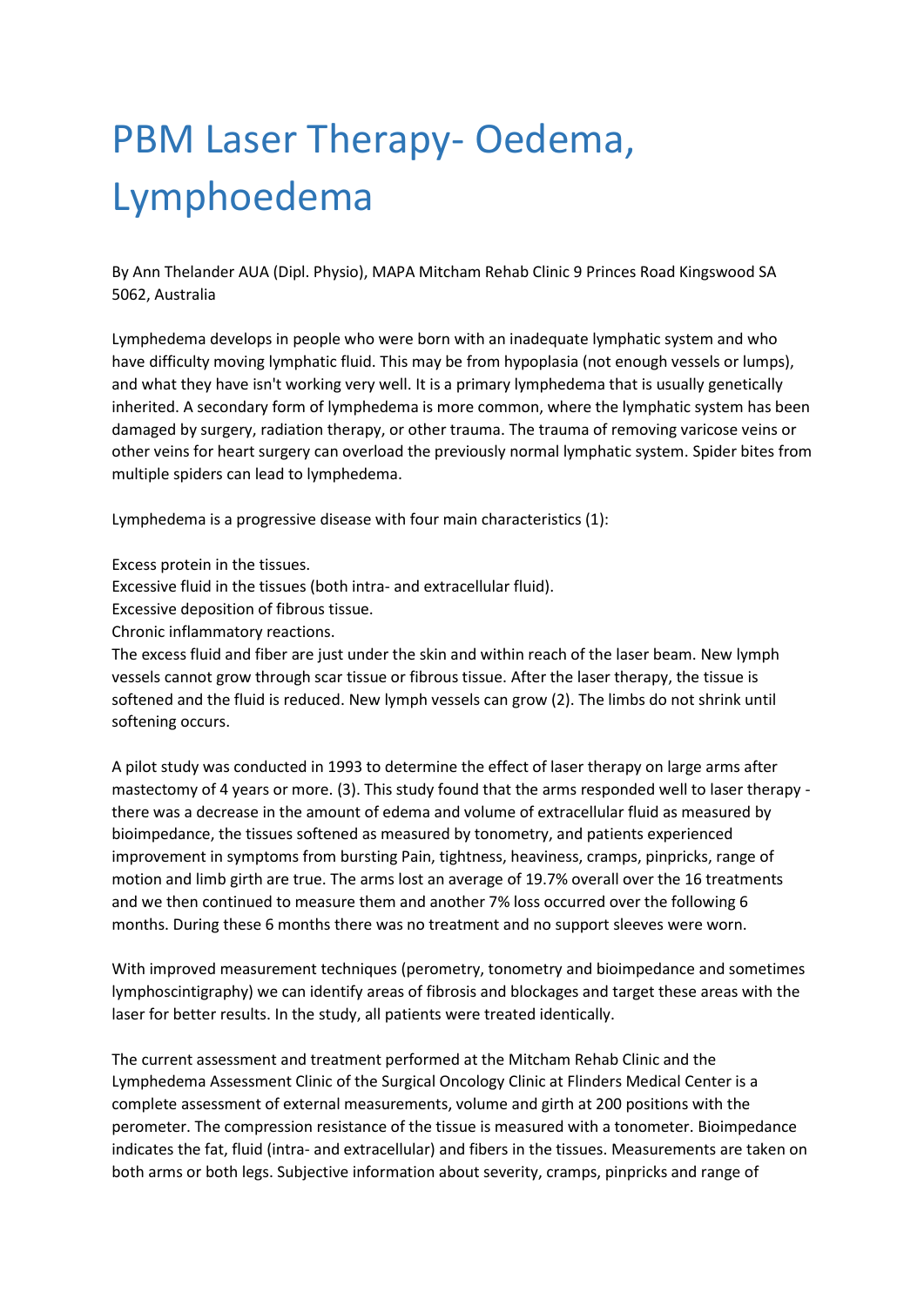## motion are recorded.

Laser therapy then targets the areas of blockage or fibrosis that start over the chest wall and armpit and move distally in the arm, or on the legs, lymphedema abdominal scars and groin are treated first, which then progress distally. Fifty minutes of laser scanning precede an hour of complex physiotherapy - massage.

The laser with a power of 9 mW He Ne at 832.8 nm and a peak power of 4 x 27 mW GaAs at 904 nm scanning laser, which covers an area of 20 x 30 cm. The energy density was 2-4 J per cm2.

## Interesting observations

Most patients with lymphedema will feel the laser working at the time of treatment - they will feel a pulsation in the limb distal to where the laser is shining. Several people with whole body primary lymphedema may feel the pulsation in their face or arms while the laser is on their leg, demonstrating the general stimulating effect on the entire lymphatic system in an underactive lymphatic system.

Lymphedema patients are prone to skin infections such as cellulite, which often require hospitalization, but after the laser and massage, their tissues become healthier (fewer fibers and fluids) and the infection rate drops dramatically.

A few people - about 7 out of 700 people who have received laser treatment for lymphedema - have had a reaction - an overdose. They all describe themselves as sensitive and cannot take any medication, even non-prescription ones. Several had drastic reactions to radiation therapy. The reaction from these people is that they feel very tired and sleepy 24 hours after the laser. In the following treatments, the laser power was significantly reduced and they have a normal treatment effect without drowsiness. Could this effect come from stimulating light-sensitive areas that regulate the body's clock, as described in New Scientist (5).

We found an exciting reaction in a 43-year-old woman who developed lymphedema of the face, neck, and left arm 9 years earlier after surgery and two radiation therapies for thyroid cancer (6). Her vocal cords were badly affected by radiation therapy, and for 9 years she could not speak, only whisper. She couldn't make phone calls and working in a whisper was tiring and difficult. After the first treatment with the laser on her neck, she was able to speak !! After 10 treatments she was able to start speech therapy and sing a little. She now speaks normally and her lymphedema has decreased significantly.

Bibliography

Piller NB (1994): The Management and Treatment of Lymphedema. Journal of the National Women's Health Group, Australian Physiotherapy Association, Volume 13, Pages 17-25

Lievens P (1987): The Influence of Laser Treatment on the Lymphatic System and Wound Healing. Medical laser report 5/6 Torino, Italy, pp. 29-31.

Piller NB, Thelander A (1995): Treatment of Chronic Lymphedema After Mastectomy with LLLT: A